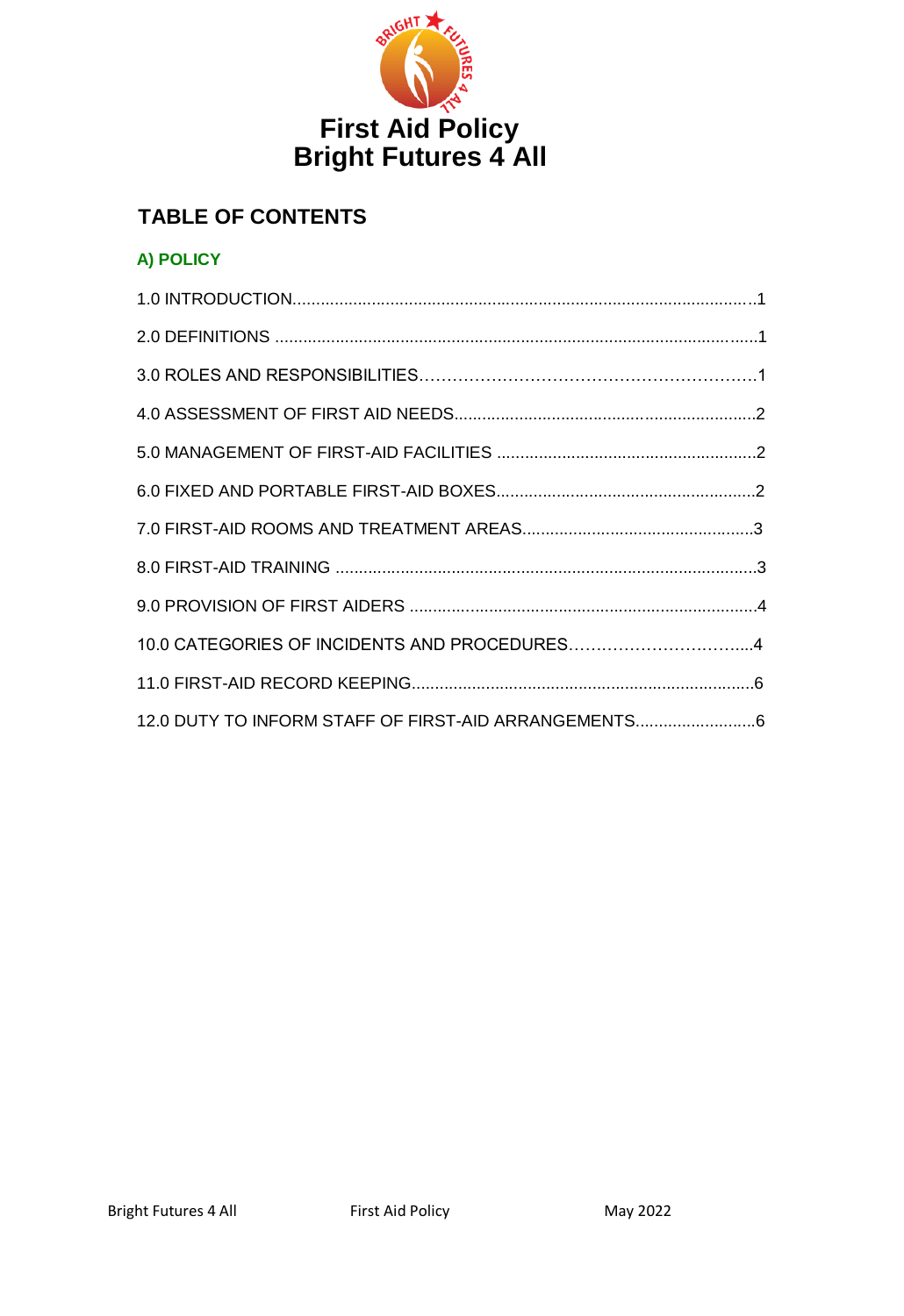To be read in conjunction with the Bodily Spillage Policy (Appendix One)<br>and **POLICY** the One to One Policy the One to One Policy

#### **1.0 INTRODUCTION**

1.1 The purpose of this First Aid Policy is to enable the school to effectively meet the requirements of the Health and Safety (First Aid) Regulations 1981 and in doing so to:

- Provide for the immediate needs and requirements of staff and students who have sustained either a serious or a minor injury
- Ensure that adequate resources and arrangements are in place to deal with injuries/accidents as they arise
- Ensure lines of communication with parents/guardians are in place if required
- Activate a known plan of action with which all staff are familiar

1.2 The School shall inform employees of the first-aid provisions made for staff, including the position of equipment, facilities and names of designated first aiders.

1.3 The treatment of minor illness by the administration of medicines and tablets falls outside of the definition of first aid in the Regulations and the School will not permit the presence of any such medication in designated first-aid boxes. Please refer to the Managing Medicines Policy for more information.

#### **2.0 DEFINITIONS**

2.1 '**First aid'** means medical treatment for an injured person for the purpose of preserving and stabilising life and minimising the consequences of injury or illness until further medical treatment can be administered.

2.2 **'First aider'** means: a person who holds a valid First Aid at Work Certificate or equivalent qualification.

#### **3.0 ROLES AND RESPONSIBILITIES**

- The overall responsibility for the day-to-day management of school rests with the Head Teacher.
- The class teacher is responsible for classroom supervision and all staff on break duty are directly responsible for the supervision of pupils at break time.
- The school's Health and Safety Officers are the Headteacher, the Deputy Head Teacher and the Premises Managers.
- The Deputy Head Teacher is responsible for ensuring training is up to date.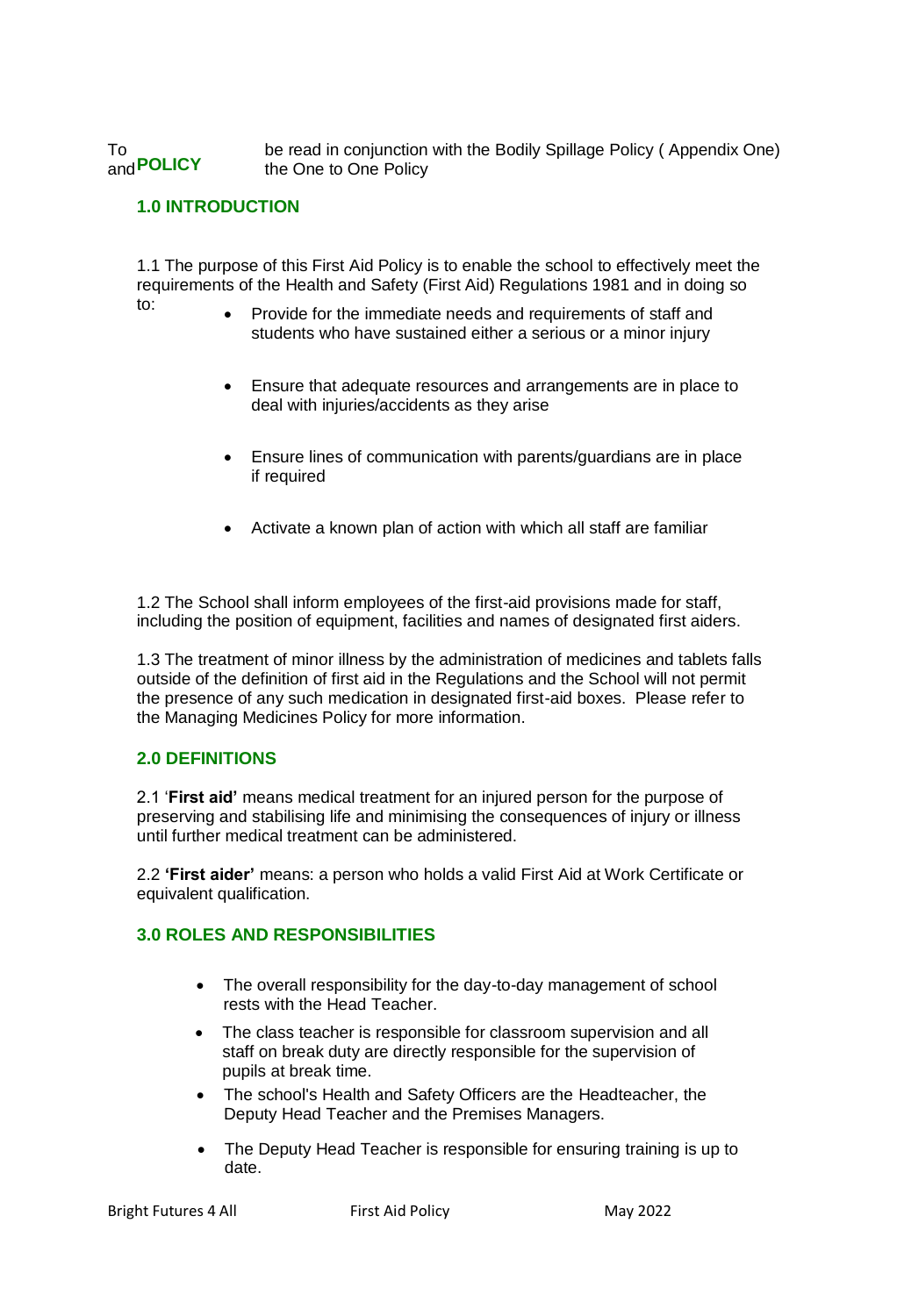#### **4.0 ASSESSMENT OF FIRST-AID NEEDS**

4.1 The Head Teacher shall make an assessment of first-aid needs appropriate to the circumstances of the school. The Head Teacher will need to assess what facilities and personnel are appropriate, and to justify the level of first aid provision. Where necessary and relevant, all staff will be trained on how to administer aspects of first aid e.g. epi-pens.

4.2 Where the first-aid assessment identifies a need for employees to be trained as first aiders, the Head Teacher shall ensure they are provided in sufficient numbers at appropriate locations to enable first aid to be administered without delay should the occasion arise. **All designated first aiders must re-qualify every 3 years. This means re-qualifying before the end of the third year when the certificate is no longer valid. It is the responsibility of the DHT to ensure they are booked onto the course before cancellation of the certificate.**

4.3 All staff will ensure that they have read the school's First Aid Policy, and sign the training record to say they have done this.

#### **5.0 MANAGEMENT OF FIRST-AID EQUIPMENT**

5.1 It shall be the responsibility of **Designated First Aid lead** to ensure the provision of materials, equipment and facilities needed for the level of cover required. This will include ensuring that first-aid equipment, suitably marked and easily accessible, is available in the agreed designated areas listed in item 6.2 below. Where additional or replacement material or equipment is required, staff should speak to the **Designated First Aid lead** about ordering more items immediately. **Designated First Aid lead** will also ensure that all out of date items are discarded and replaced. These need to be checked on a regular basis i.e termly.

5.2 Although **Designated First Aid lead** is responsible for maintaining and checking the first aid equipment, it is also expected that before going on duty/ on a school visit etc, first aiders shall take responsibility for ensuring their first-aid box and first-aid bag contents are sufficient.

### **6.0 FIXED AND PORTABLE FIRST-AID BOXES**

6.1 All School first-aid boxes and first-aid bag are coloured green and are identified by a white cross on a green background. This conforms to the Safety Signs and Safety Signals Regulations.

6.2 Each fixed box should be placed where it can be clearly identified and readily accessible. Portable First Aid Boxes are located:

> • in the main summer club hall registration point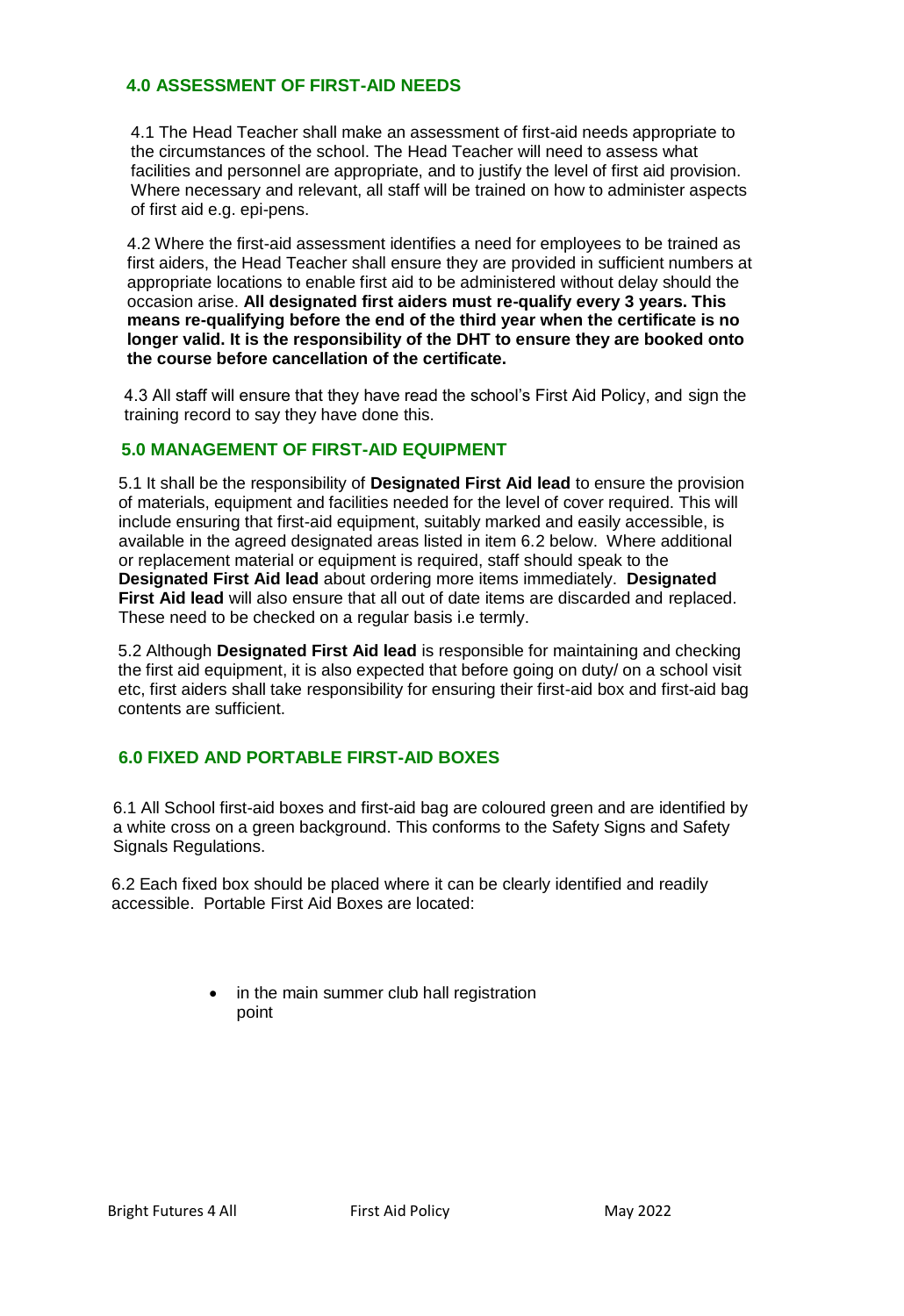Portable First Aid kits are taken on educational visits and are available from the School Office.

6.3 The boxes should contain a sufficient quantity of suitable first-aid materials. According to DFE guidance, as a minimum, First Aid Boxes should contain: micropore tape, scissors, triangular bandage, wound dressing, plasters, instant ice pack and gloves. **No medicinal substance or materials are permitted within a first-aid box. This includes items such as antiseptic sprays, lotions, suntan oil, etc.** 

6.4 Individually wrapped sterile moist wipes, not impregnated with alcohol or antiseptic, may be used.

6.5 Blunt ended stainless steel scissors should be kept in the boxes in case there is the possibility that clothing may have to be cut away prior to first aid treatment.

6.6 Where tap water is not available for use as an eye wash only sterile water, sterile normal saline or sterile normal saline eye irrigation should be provided near the firstaid box. **Eye baths/cups/refillable containers should not be used for eye irrigation**.

6.7 Where medicines have to be held by a manager for safety/security reasons, a separate container must be used. This is in the school office. A register of contents must be kept up to date. Please see Medical Alert Handbook for more information. (see section 1.3)

**Any person may dispense medicines if they have permission from their line manager to do so.** 

#### **7.0 FIRST-AID ROOMS AND TREATMENT AREAS**

7.1 According to DFE guidance, where first-aid needs to be administered in a room, it should be administered in the school office or the first aid room which will:

- (a )be large enough to hold necessary equipment;
- (b) have washable surfaces and adequate heating, ventilation and lighting;
- (c) be kept clean, tidy at all times;
- (d) be positioned as near as possible to a point of access for transport to hospital;
- (e) display a notice on the door advising of the names, locations and telephone numbers of first aiders
- (f) have a sink (with hot and cold water if possible);
- (g) have drinking water and disposable cups;
- (h) have soap and paper towels;

(i) have a suitable container (preferably foot operated) lined with disposable waste bags

#### **All children in KS1 sent out of class for First Aid to be treated inside the office.**

#### **This means that, if needed, First Aid can also be administered in a classroom.**

The office has:

- (j) a store for first-aid materials;
- (k) a telephone or other communication equipment; and
- (l) Disposable gloves and aprons, should be provided near the first-aid box. These will be used to protect the first aider from contact with body fluids.
- (m) a First-Aid Record Book for recording incidents where first aid has been given.

#### **At all times the dignity and feelings of the patient must be respected.**

Bright Futures 4 All **First Aid Policy** May 2022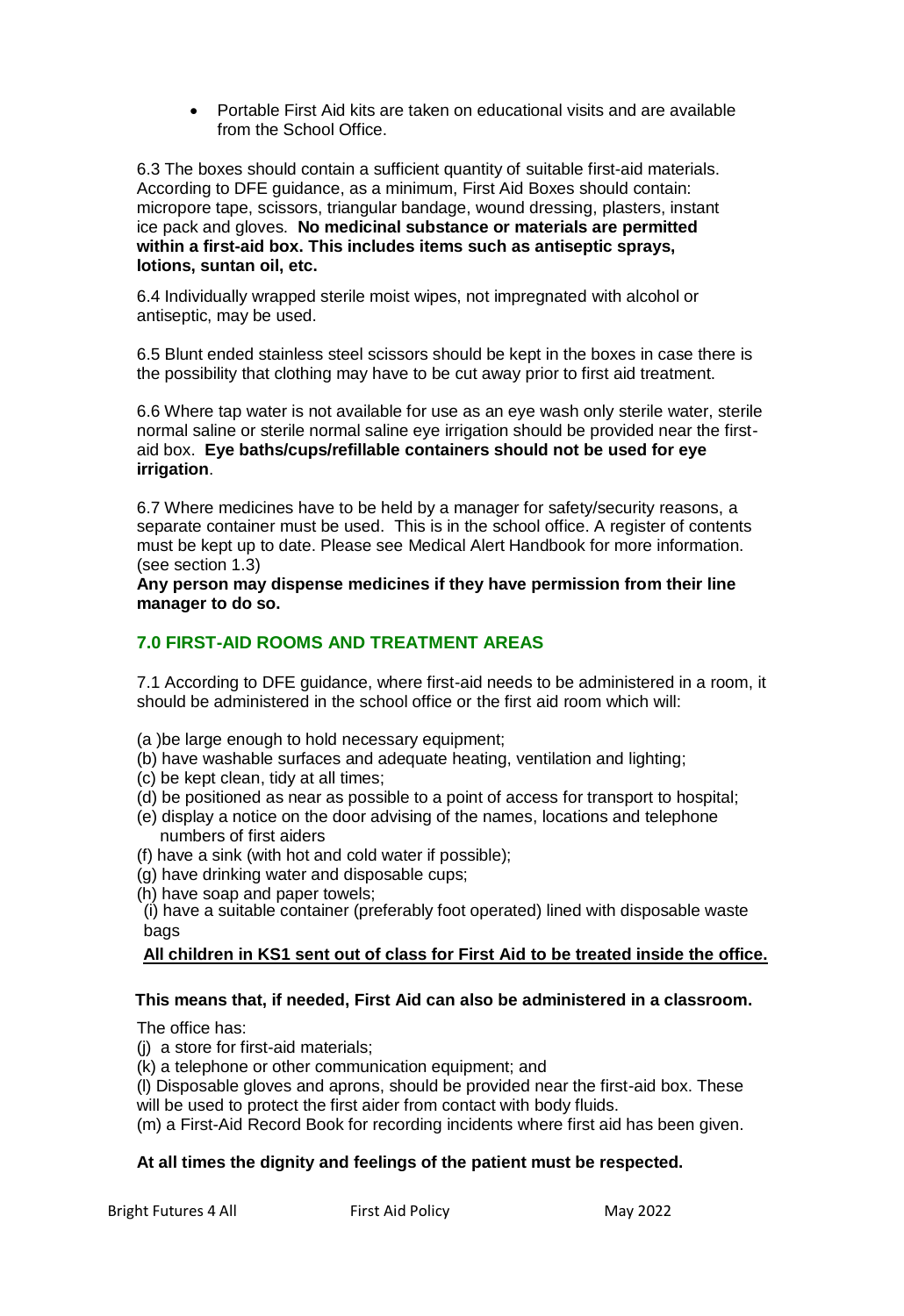#### **8.0 FIRST-AID TRAINING**

8.1 The DHT will arrange training for the qualification and re-qualification of first aiders.

8.2 Before being nominated the designated first aider by their manager, a first aider must hold a valid First Aid at Work Certificate of competence or an equivalent qualification. In the event of an unqualified person being nominated to be responsible for first-aid duties, they will be required to undergo a suitable course of training.

#### **9.0 PROVISION OF FIRST AIDERS**

9.1 There shall normally be a minimum of 5 first aiders or appointed persons within the school between 8:55am and 3:25pm. At least one first aider will be on duty at playtimes and there will always be a first aider in the office in lesson time. In addition to this, there will be another trained first aider to cover absences and busy periods.

9.2 Consideration must also be made to ensure first-aid cover during absences, such as annual leave and sickness. This is the responsibility of the DHT.

#### **10.0 CATEGORIES OF INCIDENTS AND PROCEDURES**

Any pupil complaining of illness or who has been injured is sent to the School Office for the qualified First Aider(s) to inspect and, where appropriate, treat. Constant supervision will be provided. Should the child be too ill to stay at school, parents should be contacted as soon as possible so that the child can be collected and taken home.

#### **10.1 Minor Accidents and Injuries**

The adult in charge initially looks after the injured party. If deemed necessary, a person other than the teacher will take the child to the 'First Aid Station', which is the School Office, or the First Aid Room. No medicines are administered but cuts are cleaned with sterile un-medicated wipes and bandages are applied if deemed appropriate. The use of disposable plastic gloves is mandatory at all times.

**Minor Cuts and Bruises** Method: In all cases of injury it is understood that there is at least one adult present:

• A first aider should administer first aid if appropriate. If the first aider is not available, any member of staff may clean the wound.

- Class teacher is informed by the first aider.
- Teacher observation is maintained

#### **Sprains/Bruises**

- A first aider should administer first aid if appropriate. If the first aider is not available, any member of staff may implement the process of rest, ice, compress and elevate
- If in doubt, parent/s are contacted
- Teacher observation is maintained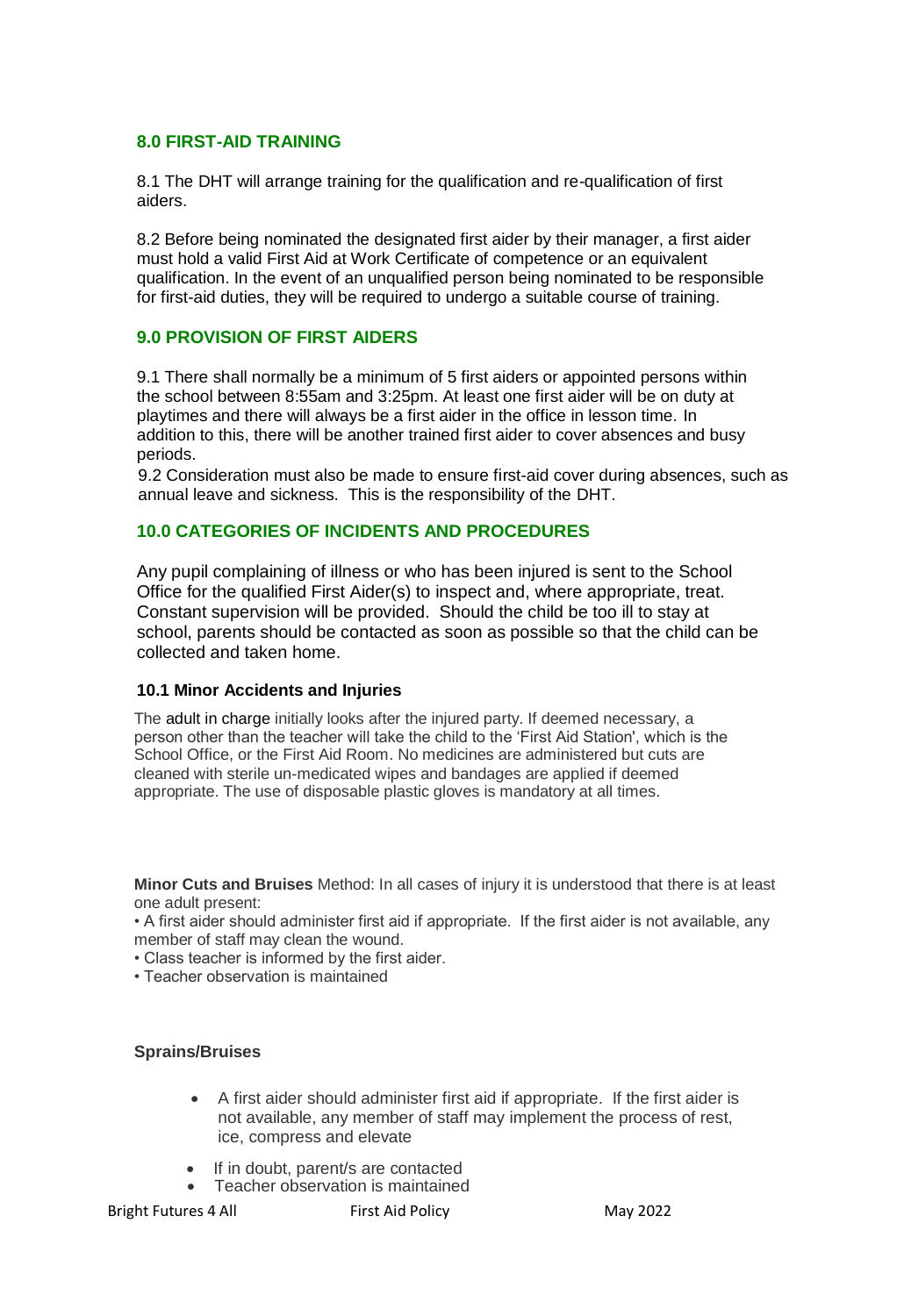#### **10.2 More Serious Accidents and Injuries**

If considered safe to do so, the injured party is taken to the First Aid Station. Parents are immediately informed, particularly if there is a suspicion of broken bones/head or eye injuries. The child is kept under close observation until parents arrive, with the emphasis on making the child as comfortable and as settled as possible.

#### **Stings/Bites**

 $\bullet$  If case is serious/ parent/s are contacted – no stings should be removed.

#### **Faints and Shocks**

- A first aider should administer first aid if appropriate. If the first aider is not available, any member of staff may implement the process of:
- Lie the casualty down
- Raise the legs above the level of the heart
- Loosen any tight clothing
- Ensure there is fresh air
- Keep crowds away
- Reassure casualty when they recover
- Contact parents the pupil should go home

#### **10.3 Very Serious Injuries**

In the event of a very serious injury, parents/guardians are immediately contacted. If the considered opinion of the staff is that immediate professional help is required, an ambulance is called. A senior member of staff should then be informed.

Parents are kept informed of developing situations. Very serious injuries are considered to be:

#### **Severe Bleeding Burns/Scalds Unconsciousness**

The event is subsequently recorded in the Accident Report Book by the appointed First Aider who deals with the incident.

The First Aid Policy is based on collective teacher input. All staff automatically assist the teacher on break duty and the first-aider in the case of a serious injury.

#### **11.0 FIRST-AID RECORD KEEPING**

11.1 It shall be the responsibility of the Admin officer, or other nominated officer, to ensure that procedures are in place for the immediate recording of any injury as required by the Social Security Act 1975 and the Reporting of Injuries, Diseases and Dangerous Occurrences Regulations 1995. Details on the forms to be completed, time scales for completion and distribution and who is to be notified, are shown on the health & safety policy.

11.2 After administering treatment, first aiders will ensure they adhere to the School arrangements for record keeping and accident reporting, as detailed below. Each first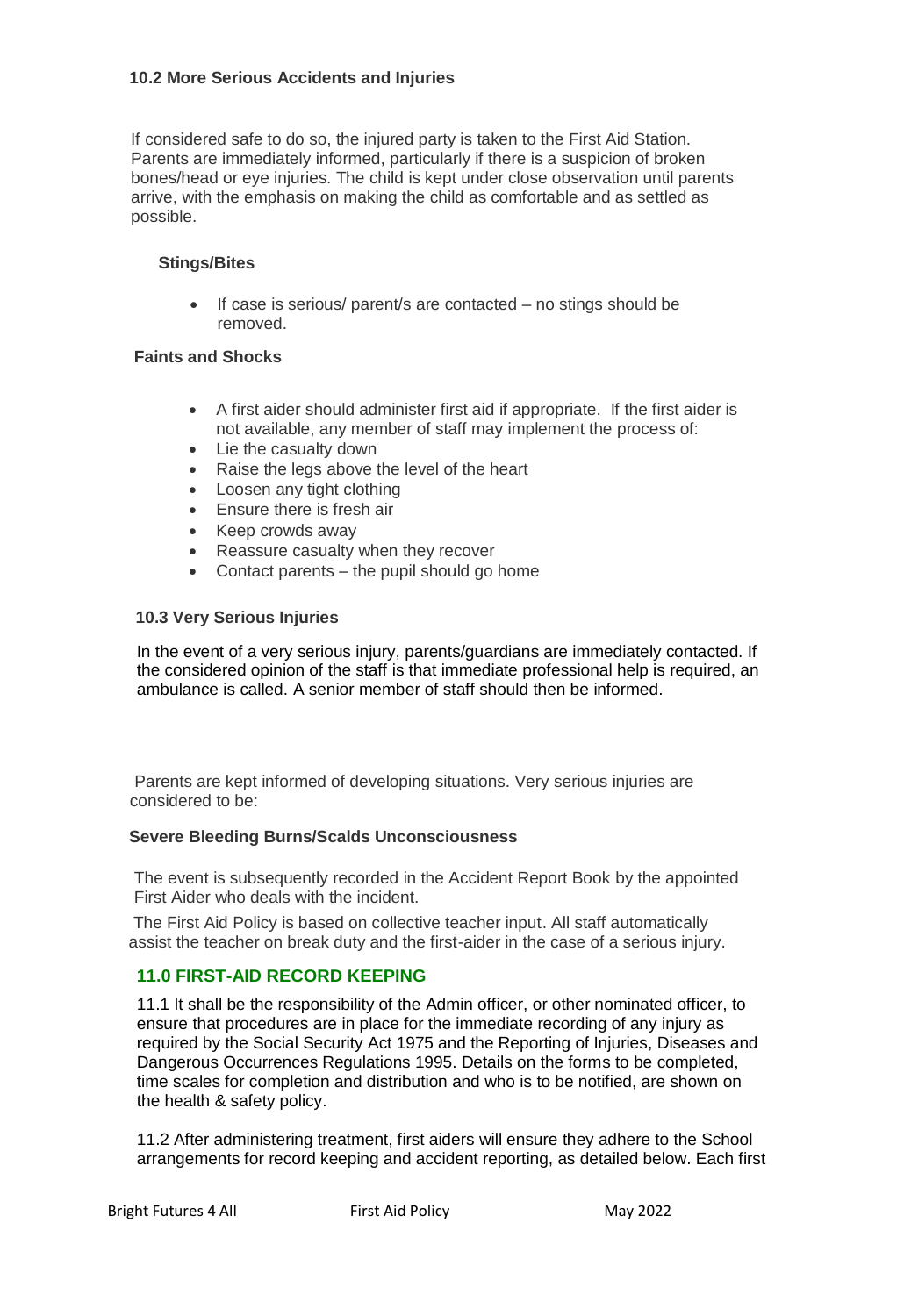aider must receive appropriate instruction to enable them to carry out this responsibility during first-aid training.

11.3 All head injuries and treatment are reported on a pink slip, kept in the First Aid Room.

The information recorded will include i) date, time and place of incident; ii) name and, where relevant, job title of the injured or ill person; iii) details of the injury/illness and what first aid was given; iv) what happened to the person immediately afterwards e.g. went home, went back to lessons, went to hospital, etc; and v) name and signature of the first aider or person dealing with the incident.

11.4 Parents are informed of a head injury via the incident and illness report slip. The slip outlines the injury and symptoms to look out for.

11.5 Admin team contact parents by phone if they have concerns about the injury.

11.6 Staff should complete the accident book if they sustain an injury at work. An injured member of staff or other supervising adult should not continue to work if there is any possibility that further medical treatment is needed. The member of staff or other supervising adult concerned should seek medical advice without delay.

### **12.0 DUTY TO INFORM STAFF OF FIRST-AID ARRANGEMENTS**

12.1 All staff must be informed of the location of first aiders, appointed persons, equipment and facilities.

12.2 The Premises Manager must ensure that a notice giving the names of first aiders, their location and telephone number and the location of first-aid boxes, is posted in each of the following locations:

| Appendix                       | Staffroom<br>$\bullet$                                                                       | One                                                                       |  |
|--------------------------------|----------------------------------------------------------------------------------------------|---------------------------------------------------------------------------|--|
|                                | School Office<br>$\bullet$                                                                   | <b>Fluid</b>                                                              |  |
| <b>Body</b><br><b>Spillage</b> | $EYFS -$ the main entrance                                                                   | <b>Policy</b>                                                             |  |
|                                | Corridor outside School office<br>$\bullet$                                                  |                                                                           |  |
|                                | Hall – outside the kitchen<br>$\bullet$                                                      | Blood and body fluids (e.g. faeces,<br>vomit, saliva,<br>urine, nasal and |  |
| eye                            | discharge) may contain viruses or bacteria capable of causing disease. It is therefore vital |                                                                           |  |

Notices will be inspected and kept up-to-date by the Office manager as part of the regular health and safety inspections.

protect both yourself and others from the risk of cross infection. In order to minimize the risk of transmission of infection both staff and pupils should practice good personal hygiene and be aware of the procedure for dealing with body spillages.

#### **References**

This document is to be used in conjunction with:

- Health and Safety policy.
- First Aid Policy

Bright Futures 4 All First Aid Policy From May 2022

to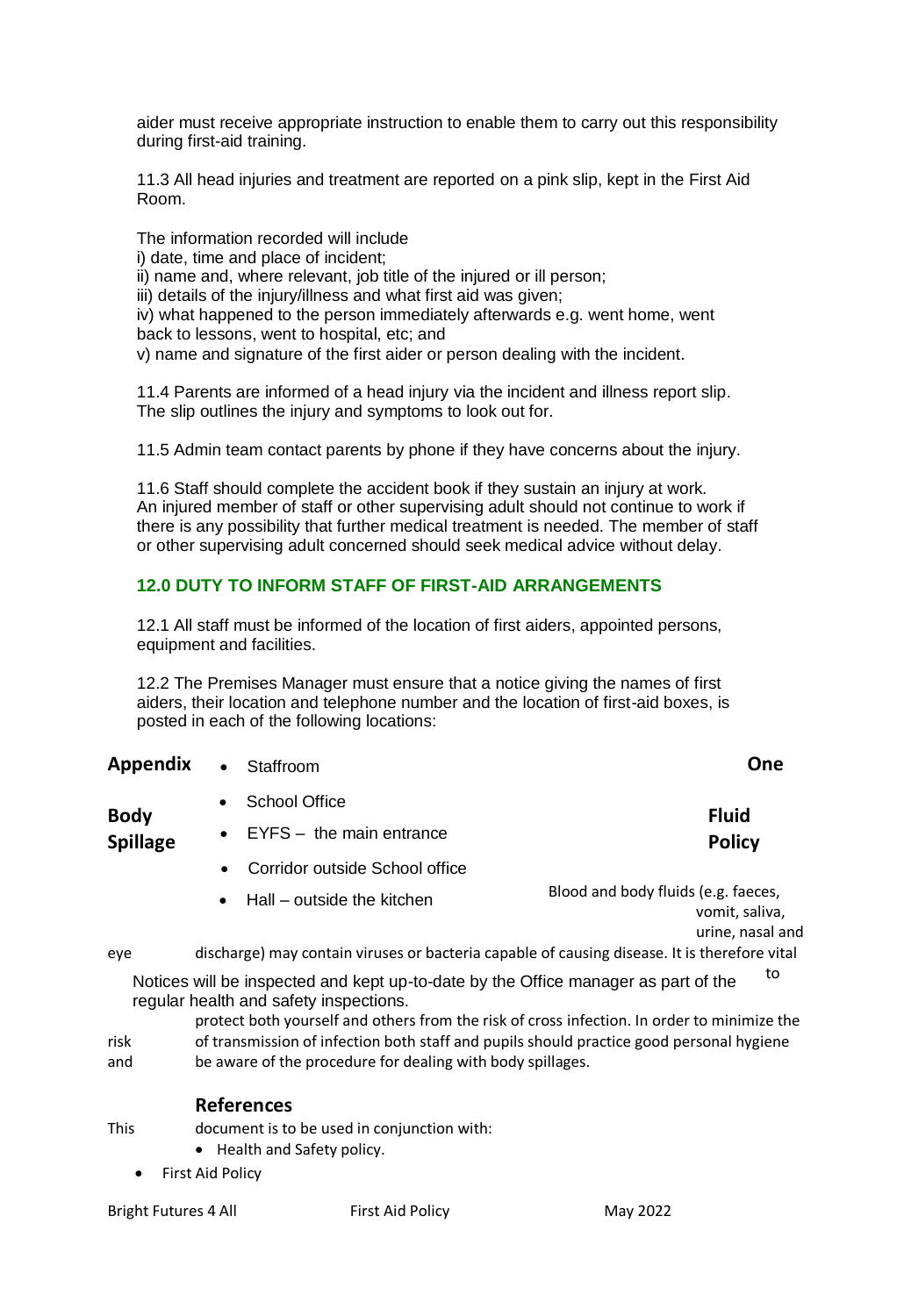## **Staff Contact**

- Site Manager to be contacted initially so that he can arrange for a member of his team to clean the area appropriately.
- The initial clean up of the situation should be carried out by the person(s) who is at the scene of the incident and follow the 'Initial Clean Up Procedure'.
- In the event of a member of cleaning staff not being available then there are disposable clean up kits available in the Healthzone.

## **Initial Clean Up Procedure**

- Get some disposable gloves from the nearest First Aid kit.
- Place absorbent towels over the affected area and allow the spill to absorb. Wipe up the spill using these and then place in a yellow bag
- Put more absorbent towels over the affected area and then contact the Facilities Manager for further help.
- The bag that has had the soiled paper towels put in, then needs to be tied up and ideally placed in the yellow bin or double bagged and put in an outside bin.
- Any article of clothing that has been contaminated by the spill should be wiped cleaned and then put in a plastic bag and tied up for the parents to take home.
- The area then needs to be cordoned off until cleaned.
- If a cleaner is not immediately available then a disposable cleaning kit will need to be used.
- If the spillage has been quite extensive then the area may need to be closed off until the area can be cleaned correctly.

## **Procedure for Blood and Other Body fluid Spillage**

- Gloves to be worn at all times
- Any soiled wipes, tissues, plasters, dressings etc must ideally be disposed of in the clinical waste bin (Yellow bag). If not available then the glove being used needs to be taken off inside out so that the soiled item is contained within and placed in a bin which is regularly emptied.